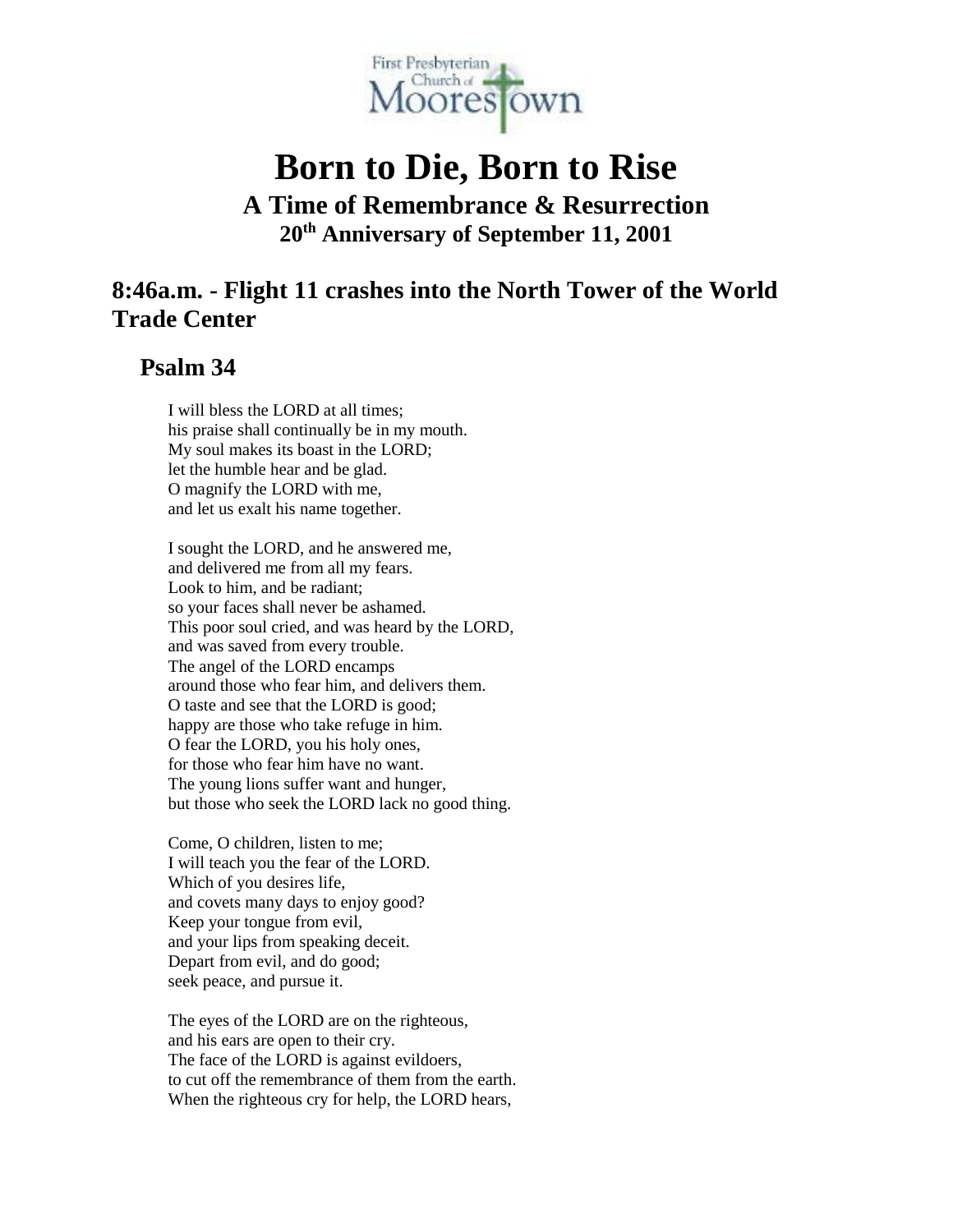and rescues them from all their troubles. The LORD is near to the brokenhearted, and saves the crushed in spirit.

Many are the afflictions of the righteous, but the LORD rescues them from them all. He keeps all their bones; not one of them will be broken. Evil brings death to the wicked, and those who hate the righteous will be condemned. The LORD redeems the life of his servants; none of those who take refuge in him will be condemned.<sup>1</sup>

#### **Prayer**

Almighty and eternal God, from whose love in Christ we cannot be parted either by death or life: hear our prayers and thanksgivings for all whom we remember this day; fulfill in them the purpose of your love, and bring us all, with them, to your eternal joy through Jesus Christ our Lord, Amen.<sup>2</sup>

# **9:03a.m. - Flight 175 crashes into the South Tower of the World Trade Center**

#### **Romans 12:9-21**

"Let love be genuine. Abhor what is evil; hold fast to what is good. Love one another with brotherly affection. Outdo one another in showing honor. Do not be slothful in zeal, be fervent in spirit, serve the Lord. Rejoice in hope, be patient in tribulation, be constant in prayer. Contribute to the needs of the saints and seek to show hospitality.

Bless those who persecute you; bless and do not curse them. Rejoice with those who rejoice, weep with those who weep. Live in harmony with one another. Do not be haughty, but associate with the lowly. Never be wise in your own sight. Repay no one evil for evil, but give thought to do what is honorable in the sight of all. If possible, so far as it depends on you, live peaceably with all. Beloved, never avenge yourselves, but leave it to the wrath of God, for it is written, "Vengeance is mine, I will repay, says the Lord." To the contrary, "if your enemy is hungry, feed him; if he is thirsty, give him something to drink; for by so doing you will heap burning coals on his head." Do not be overcome by evil, but overcome evil with good."

## **Prayer**

O God, our hope and refuge, in our distress we come quickly to you. Shock and horror of that tragic day have subsided, replaced now with an emptiness, a longing for an innocence lost.

<sup>&</sup>lt;sup>1</sup>All scripture references are from the New Revised Standard Version.

<sup>&</sup>lt;sup>2</sup> https://www.churchofengland.org/prayer-and-worship/topical-prayers/prayers-remembrance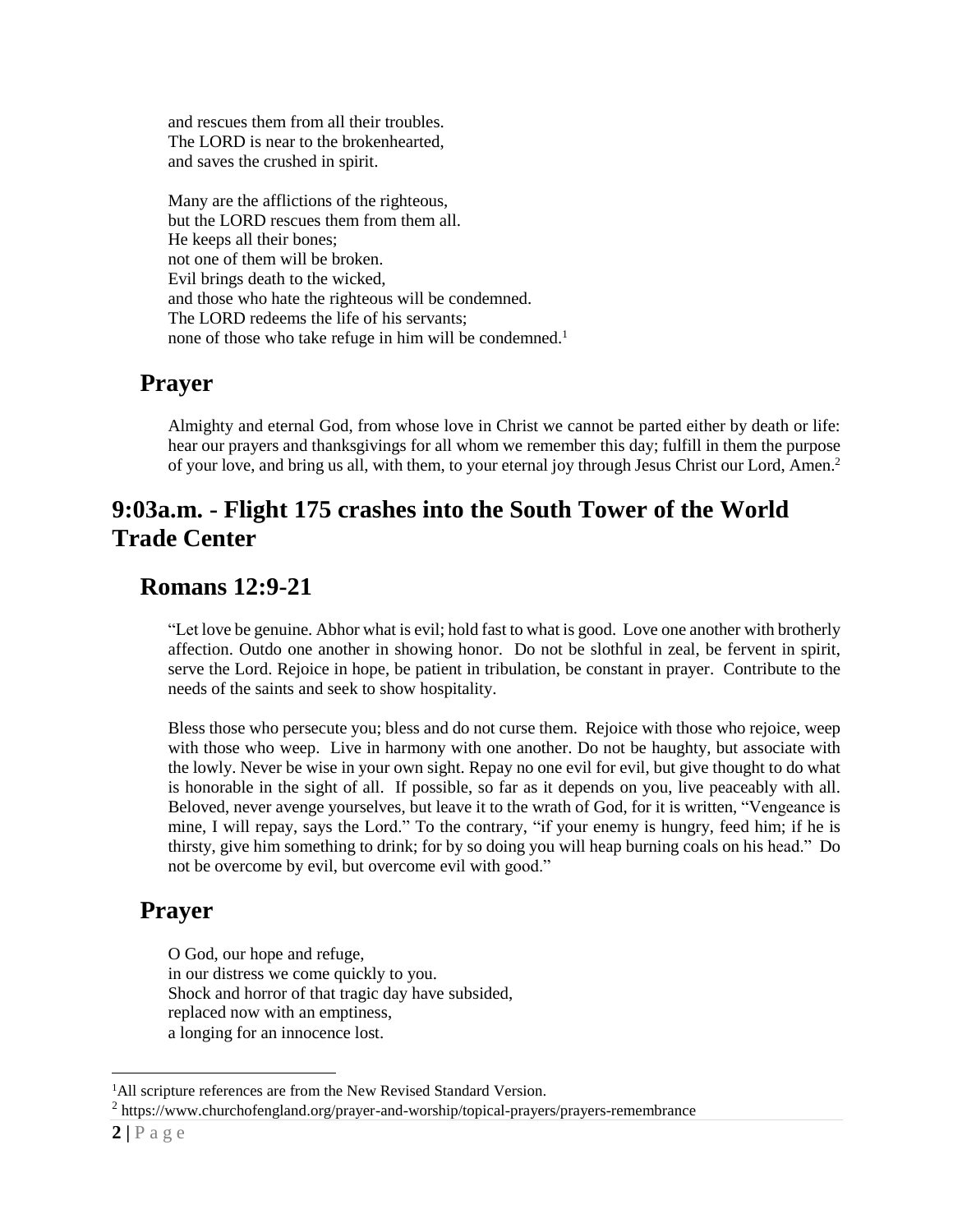We come remembering those who lost their lives in New York, Washington D.C., and Pennsylvania.

We are mindful of the sacrifice of public servants who demonstrated the greatest love of all by laying down their lives for friends. We commit their souls to your eternal care and celebrate their gifts to a fallen humanity.

We come remembering and we come in hope, not in ourselves, but in you.

As foundations we once thought secure have been shaken, we are reminded of the illusion of security. In commemorating this tragedy, we give you thanks for your presence in our time of need and we seek to worship you in Spirit and in truth, our guide and our guardian.

Amen $^3$ 

#### **9:37AM - Flight 77 crashes into the Pentagon**

## **Heidelberg Catechism<sup>4</sup>**

Q. What is your only comfort in life and death?

- A. That I am not my own, but I belong in life and death to my faithful Savior, Jesus Christ. **He has fully paid for all my sins with his precious blood, and has set me free from all the power of the devil. He also preserves me in such a way that without the will of my heavenly Father, not a hair can fall from my head; indeed, all things must work together for my salvation. Therefore, by his Holy Spirit he also assures me of eternal life and makes me heartily willing and ready from on to live for him.**
- Q. What do you need to know in order to live and die in the joy of this comfort?
- **A. First, how great my sins and misery are; second, how I am delivered from all my sins and misery; third, how I am to be thankful to God for such deliverance.**

# **9:59AM - The South Tower of the World Trade Center collapses**

<sup>&</sup>lt;sup>3</sup> Prayers For 9 11 Victims - Powerful & Uplifting Words For Prayer [\(prayerist.com\)](https://prayerist.com/prayer/911victims.html)

<sup>4</sup> What is your only comfort in life and death? - Lord's Day 1 - Heidelberg Catechism [\(heidelberg-catechism.com\)](http://www.heidelberg-catechism.com/en/lords-days/1.html)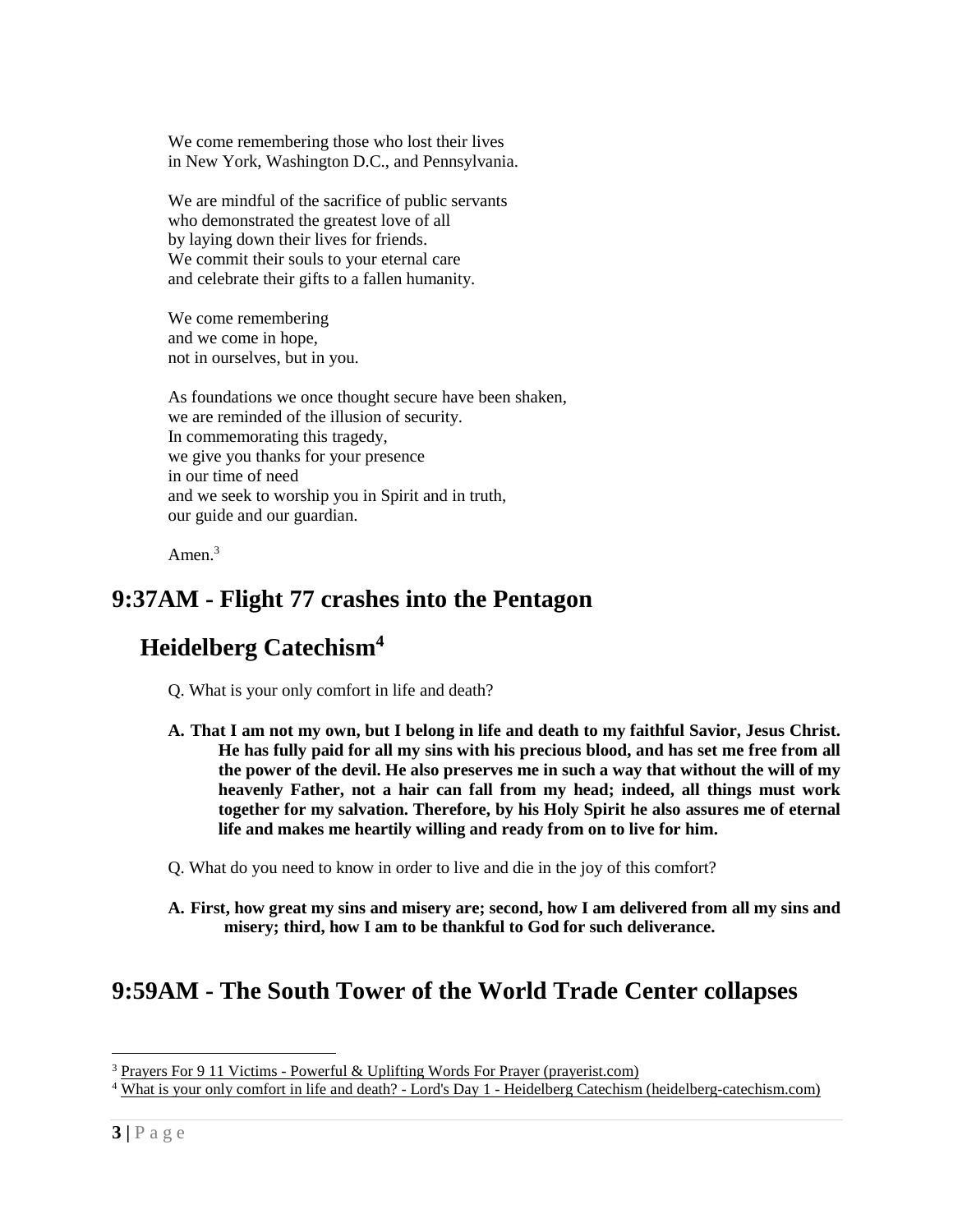# **South Tower, 96th Floor, Corner Office<sup>5</sup>**

"Come where you can breathe," she says. There is no breathing here; air is poison, searing, near solid.

To live I must lean and breathe. Soon the flames will touch me, push me to lean farther.

Past leaning is flying. Flying is freedom; freedom is choice.

The hatred behind me soon will force choosing. I hope I have the courage to choose to fly.

F. John Sharp

#### **Psalm 91:1-13**

You who live in the shelter of the Most High, who abide in the shadow of the Almighty, will say to the LORD, "My refuge and my fortress; my God, in whom I trust."

For he will deliver you from the snare of the fowler and from the deadly pestilence; he will cover you with his pinions, and under his wings you will find refuge; his faithfulness is a shield and buckler. You will not fear the terror of the night, or the arrow that flies by day, or the pestilence that stalks in darkness, or the destruction that wastes at noonday.

A thousand may fall at your side, ten thousand at your right hand, but it will not come near you. You will only look with your eyes and see the punishment of the wicked.

Because you have made the LORD your refuge, the Most High your dwelling place, no evil shall befall you, no scourge come near your tent.

<sup>5</sup> Poetry of September 11: Library of Congress [Bibliographies,](https://www.loc.gov/rr/program/bib/911poetry/) Research Guides, and Finding Aids (Virtual Programs & Services, Library of [Congress\)](https://www.loc.gov/rr/program/bib/911poetry/) (loc.gov)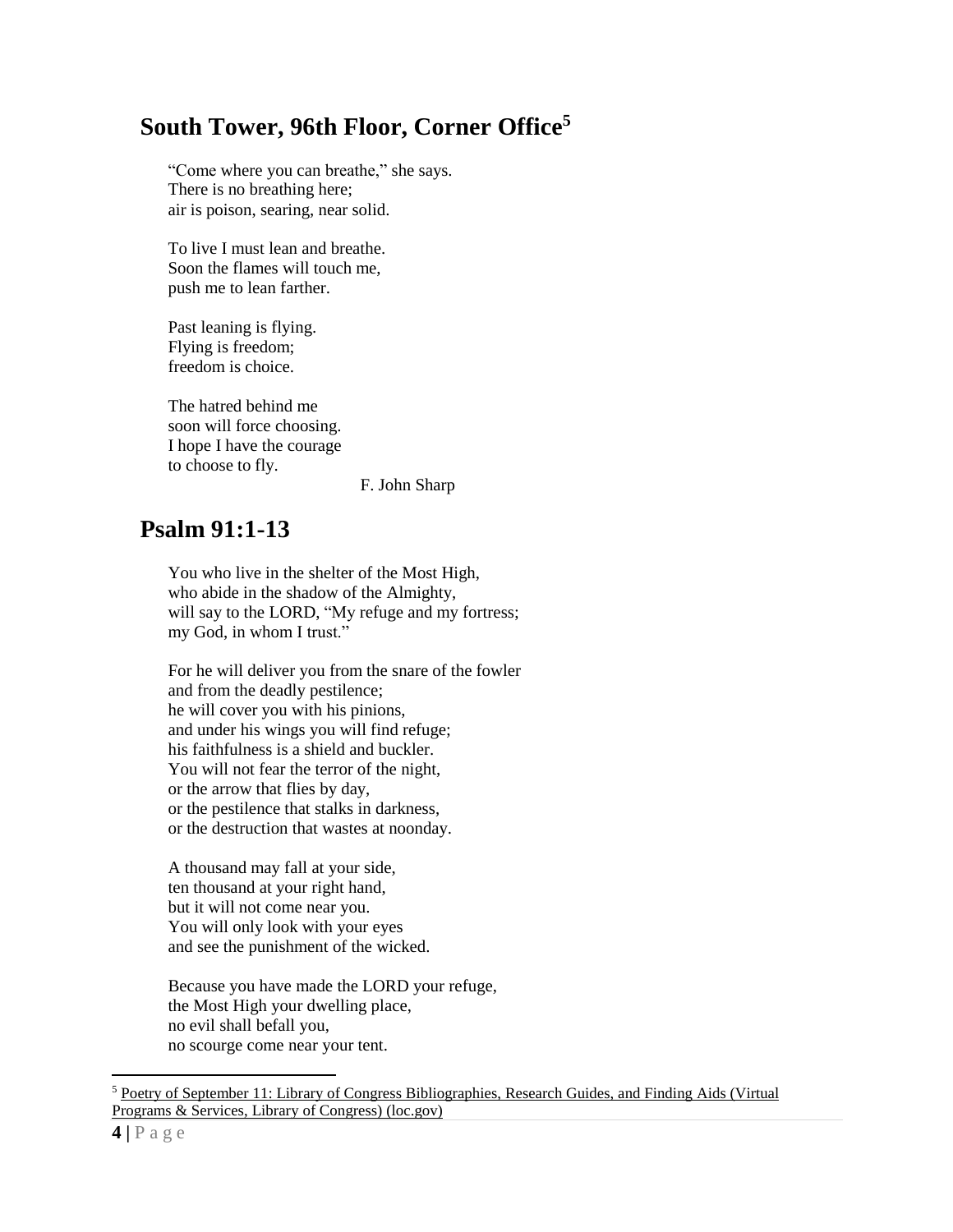For he will command his angels concerning you to guard you in all your ways. On their hands they will bear you up, so that you will not dash your foot against a stone. You will tread on the lion and the adder, the young lion and the serpent you will trample under foot.

## **10:03AM - Flight 93 crashes 80 miles southeast of Pittsburgh in Shanksville, Pennsylvania**

#### **Matthew 11:28-30**

"Come to me, all you that are weary and are carrying heavy burdens, and I will give you rest. Take my yoke upon you, and learn from me; for I am gentle and humble in heart, and you will find rest for your souls. For my yoke is easy, and my burden is light."

#### **John 11:25-27**

"Jesus said to her, 'I am the resurrection and the life. Those who believe in me, even though they die, will live, and everyone who lives and believes in me will never die. Do you believe this?' She said to him, 'Yes, Lord, I believe that you are the Messiah, the Son of God, the one coming into the world."

#### **The Lord's Prayer<sup>6</sup>**

**Our Father, who art in Heaven Hallowed be thy name. Thy kingdom come, Thy will be done, on earth as it is in heaven.**

**Give us this day our daily bread. And forgive us our debts, as we forgive our debtors And lead us not into temptation, but deliver us from evil**

**For thine is the kingdom, the power and the glory, forever and ever. Amen.**

#### **Psalm 23**

The Lord is my shepherd, I shall not want. He makes me lie down in green pastures; he leads me besides still waters, he restores my soul.

<sup>6</sup> Todd Beamer, a passenger on Flight 93, called the Verizon Airfone call center to inform them that the flight had been hijacked and they planned to retake control of the plane. Beamer and Jefferson recited the Lord's Prayer and Psalm 23 before he and other passengers stormed the cockpit.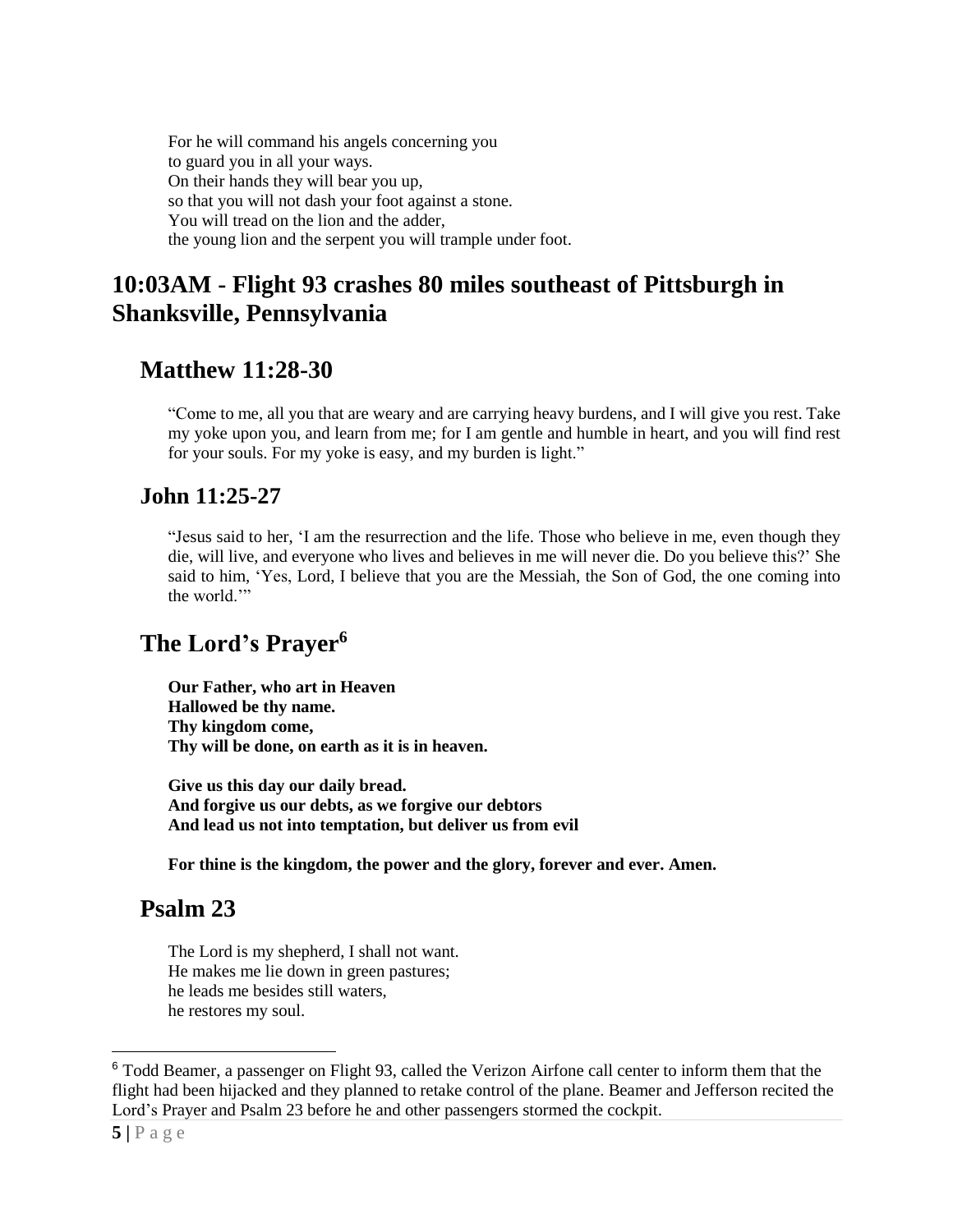He leads me in right paths for his name's sake.

Even though I walk through the darkest valley, I fear no evil; for you are with me; your rod and your staff they comfort me.

You prepare a table before me in the presence of my enemies; you anoint my head with oil; my cup overflows.

Surely goodness and mercy shall follow me all the days of my life, and I shall dwell in the house of the LORD my whole life long.

# **10:28AM - The North Tower of the World Trade Center collapses**

# **Into the Fire<sup>7</sup>**

The sky was falling And streaked with blood I heard you calling me Then you disappeared into the dust

Up the stairs, into the fire Yea, up the stairs, into the fire I need you kiss But love and duty called you some place higher Somewhere up the stairs, into the fire

May your strength give us strength May your faith give us faith May your hope give us hope May your love give us love

You gave you love to see In fields of red and autumn brown You gave your love to me And lay your young body down

Up the stairs, into the fire Yea, up the stairs, into the fire I need you near

<sup>7</sup> The Rising » Bruce [Springsteen;](https://brucespringsteen.net/albums/the-rising) [www.brucespringsteen.net](http://www.brucespringsteen.net/)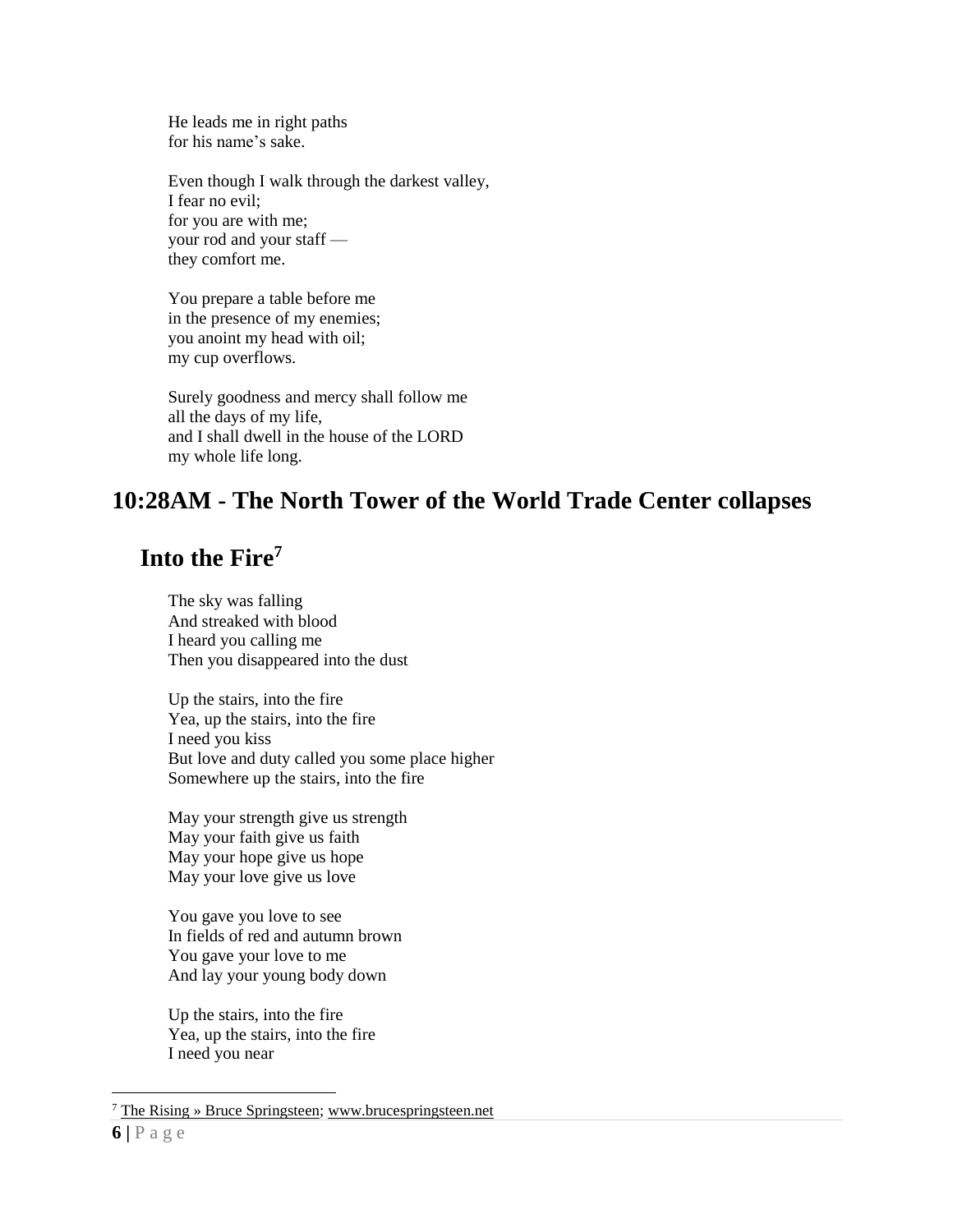But love and duty called you some place higher Somewhere up the stairs, into the fire

May your strength give us strength May your faith give us faith May your hope give us hope May your love give us love

It was dark, too dark to see You held me in the light you gave You lay your hand on me Then walked into the darkness of your smoky grave

Up the stairs, into the fire Yea, up the stairs, into the fire I need you kiss But love and duty called you some place higher Somewhere up the stairs, into the fire

May your strength give us strength May your faith give us faith May your hope give us hope May your love give us love

- Bruce Springsteen; *The Rising, 2002.*

#### **October 07, 2001 - The United States-led coalition launches attack on Taliban-controlled Afghanistan. Operation Enduring Freedom concludes nearly 20-years later … an estimated 174,000 lives lost.**

# **Prayer for the People and Nation of Afghanistan<sup>8</sup>**

God of Compassion, God of Peace, God of Justice: You, O God, are the One who

sees the forgotten

speaks with the Voice of the silenced remembers and redeems those who are lost and without hope.

Hear our prayer for the people of Afghanistan, those fleeing for refuge, those left behind, those who cannot find a way out.

The faces of the people of Afghanistan, filled with desperation and fear, haunt us. The horrors the world has witnessed in the catastrophic collapse of a nation's government take us to a place of sorrow beyond words. The scenesfrom the airport as evacuations continue,

<sup>8</sup> [Presbyterian](https://pda.pcusa.org/pda/resource/prayer-afghanistan/) Disaster Assistance (pcusa.org)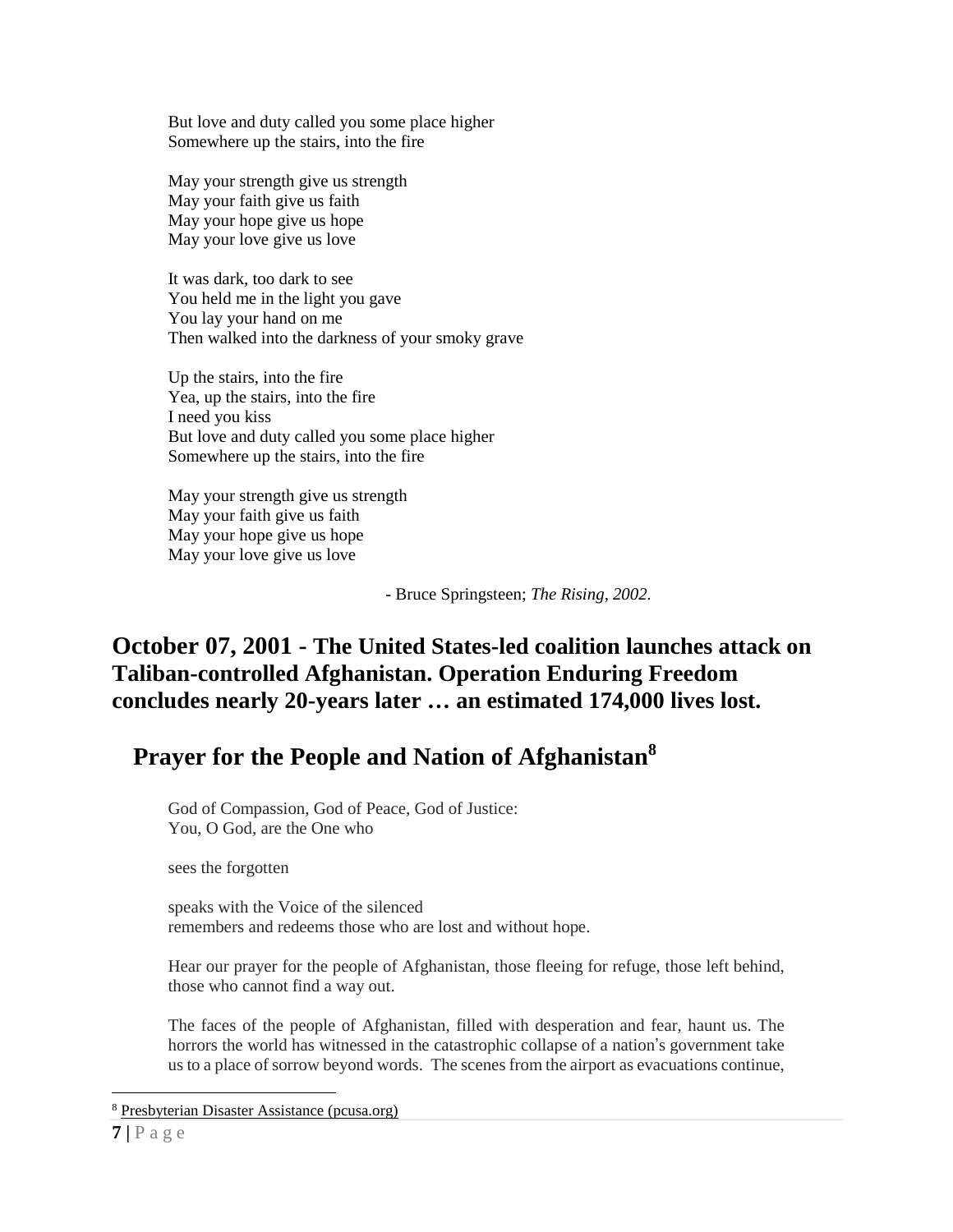the cities and small communities, relentlessly overtaken, and the knowledge that we in the United States are a part of this story, are painful to bear.

We see the anguish of your suffering people and recognize a wrenching feeling deep in the pit of our own stomachs: for we know we share responsibility for what is unfolding and what is being lost. We have made choices as a nation to engage with Afghanistan, all these long years, and though we prayed it would be for good, we know that the legacies of nations with power have often caused harm when good was hoped for. We confess to you that our best efforts are still mired in sin. We ask for your forgiveness. Help us to learn, and to amend our ways.

We acknowledge those in military service in our nation, in Afghanistan, as well as in other places who gave their lives, their health, and their futures, hoping to be a force for the protection of the vulnerable and the well-being of the people of Afghanistan. We lift up their sacrifice, their trauma and their sorrow to you, O God who heals every wound.

Most of all, God of the refugee, God of the journey, Protector of the helpless, we lift to you the people of this fragile and wounded nation; those who remain at home, and those who flee. Guard them and shelter them under the shadow of your wings. Lead them to safe haven and give them the strength and hope to begin again. Give us the grace to walk alongside them.

Help us, God of justice and mercy, to turn our own anguish into deeds of love and welcome. Help us not to turn away, nor to forget. Open our hearts, our doors, our communities, our churches and neighborhoods to receive, to honor, and to bless. Make us instruments of your peace, for the sake of your son, Jesus Christ, our Love and our Redeemer.

- Rev. Dr. Laurie Kraus; Director, Presbyterian Disaster Assistance (PCUSA)

## **Where, O Death is Your Sting?**

#### **John 11:38-44**

"Then Jesus, again greatly disturbed, came to the tomb. It was a cave, and a stone was lying against it. Jesus said, 'Take away the stone.' Martha, the sister of the dead man, said to him, 'Lord, already there is a stench because he has been dead four days.' Jesus said to her, 'Did I not tell you that if you believed, you would see the glory of God?' So they took away the stone. And Jesus looked upward and said, 'Father, I thank you for having hear me. I knew that you always hear me, but I have said this for the sake of the crowd standing here, so that they may believe that you sent me.' When he had said this, he cried with a loud voice, 'Lazarus, come out!' The dead man came out, his hands and feet bound with strips of cloth, and his face wrapped in cloth. Jesus said to them, 'Unbind him, and let him go.'"

# **Mark 16:1-8**